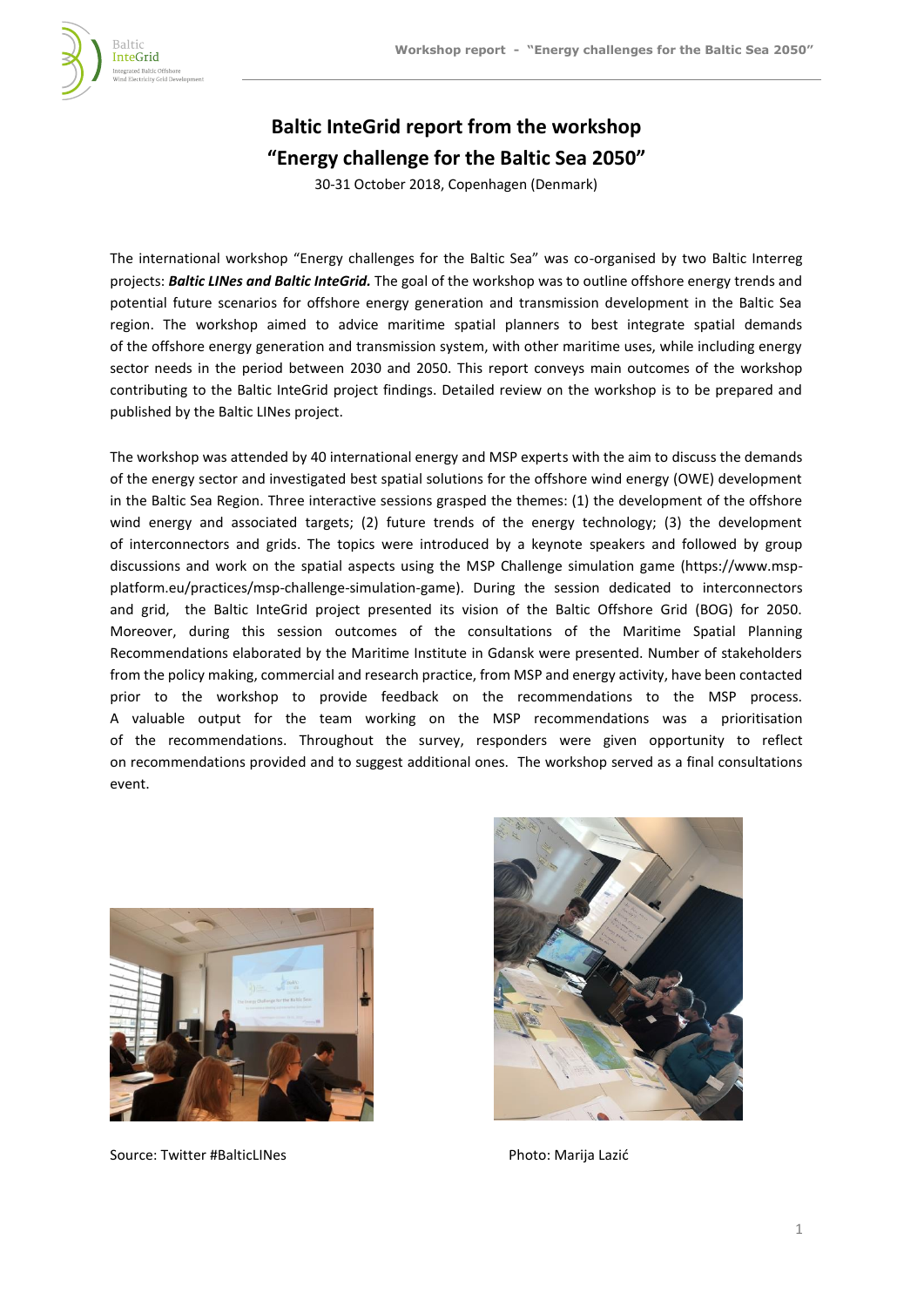

## **Workshop outcomes**

The workshop resulted in following outcomes:

- Gathered inputs for the offshore energy development scenarios through the discussion with interest groups/stakeholders. Where expectations of the energy sector and view on the potential spatial consequences, have been delivered by the energy experts and planners attending the workshop.
- Development of inputs for the MSP Challenge game for other purposes on the Baltic Sea. During the workshop in Copenhagen the data base on suitable areas for placing the offshore wind farms was updated by the stakeholders/attendants who has been directly involved in development of a national maritime plan. Such an update created picture of the real/planned scenarios of country while giving as well potential areas for future development of the OWF.
- Inputs for recommendations to the MSP process in the Baltic Sea countries. Provided insights how to best meet energy sector needs in national marine plans from the industry stakeholders' perspective and way to enhance the maritime spatial planning process derived from the stakeholders involved in the planning activity;
- NorthSEE project and North Sea experience was shared. Shared experience brought planners closer to the response on the "What would be transnational needs and solutions for the Baltic Sea?".

## Specific outcomes for Baltic InteGrid project - Results of a consultations of the Baltic InteGrid MSP recommendations

The recommendations focus on policy and regulation, information sharing and management aspects of the MSP considered from the point of view of both maritime spatial planning authorities and practitioners, and the offshore energy authorities and operators. Where recommendations pursued following elements:

- 1. A need for unified (at policy and management level) approach towards the sector in all countries around the Baltic Sea.
- 2. An unified approach to the MSP process for all maritime uses, for Baltic Sea countries
- 3. A need for enhancing cooperation and data/information sharing between sectors and between OWE sector and MSP authorities, likewise cross-border cooperation in order to support an international offshore meshed grid development.

In the course of consultations a survey was conducted where stakeholders were asked to rank listed recommendations by the importance, where  $1$  – meant not important,  $2$  – moderate and  $3$  – of high importance. According to the stakeholders' responses, of high importance were following recommendations:

#### **Policy:**

- $\checkmark$  OWE sector perspective the prerequisite should be to have politically accepted development plans with defined targets (long and short terms).
- ✓ MSP process should take into consideration objectives and targets from the OWE sector
- $\checkmark$  Consider to form a coordination grid body that will facilitate the Baltic wide (among countries) synergies and alignment of necessary investments.
- ✓ Consider to organize and employ face-to-face and/or online discussions between each sector alone before joining the cross-sectoral consultations during MSP process consultation.

#### **Management:**

- $\checkmark$  Ensure an early stakeholder engagement in the process. A more segmented system with strong links or communication may produce integrated and easier decision-making.
- ✓ Inform planners about all possible constraints that are related to your infrastructure (buffer zones for cables and transformer stations etc.).